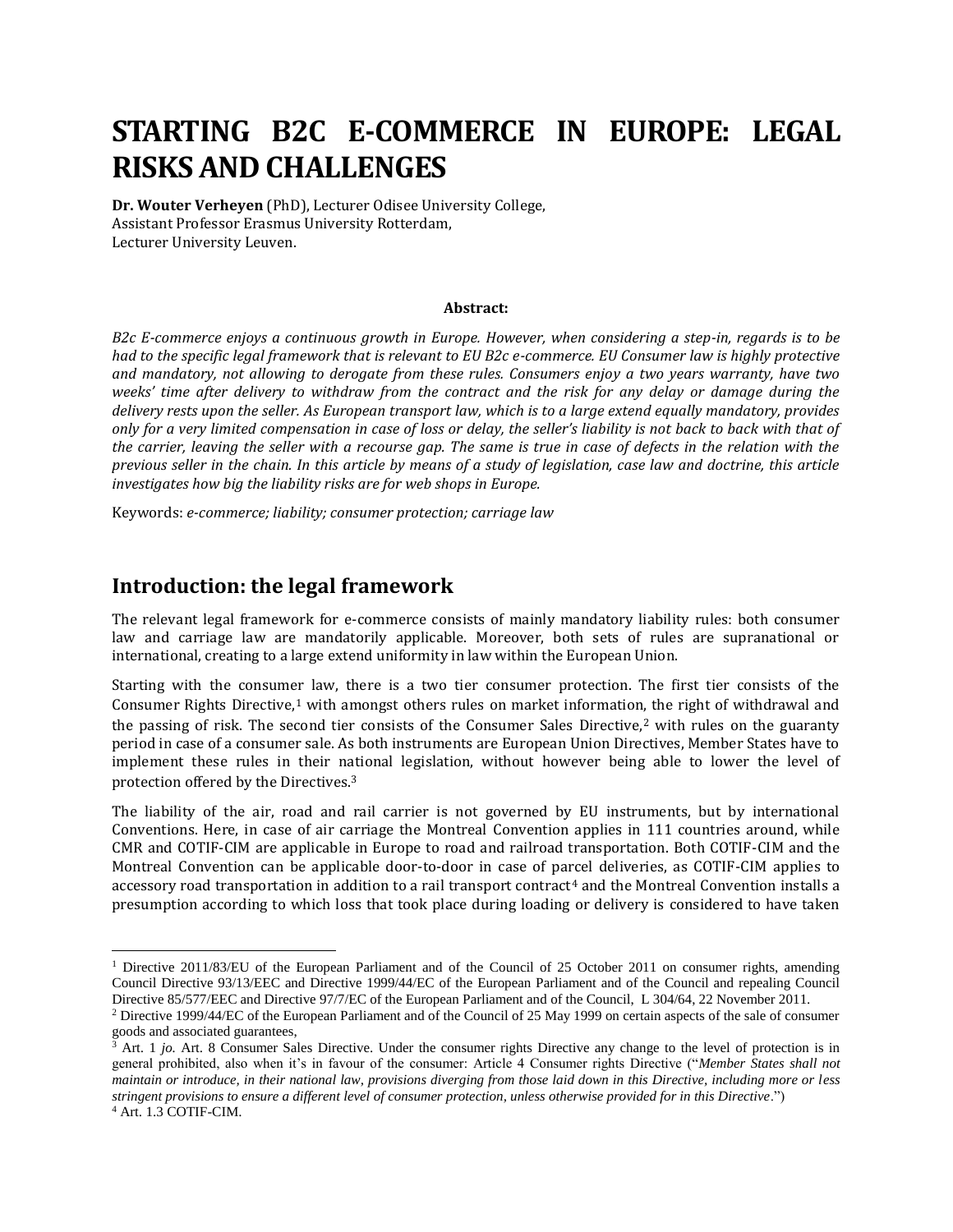place during the carriage by air, subject to proof of the contrary.<sup>5</sup> Important characteristics of these carriage Conventions are the abstract calculation of damage (in general no compensation for consequential damage or reputation damage) and the limited liability of the carrier: in case of loss or damage, the carrier will, depending on the mode of transportation, only have to compensate between 8,33 (in case of road carriage) and 19 (in case of air carriage) SDR/kg per kilogram. Both characteristics are in case of e-commerce often very relevant. This is especially true for the limited liability in case of a webshop with high value electronics.

# **Risk for damage/ delay during delivery**

Seller bears risk for transportation under the sales contract

The first risk that can be encountered when engaging in e-commerce is the risk for loss, damage or delay during shipment. According to article 20 of the consumer rights directive, the risk only passes to the consumer when the consumer or a third party indicated by the consumer, has acquired the physical possession of the goods. Therefore, this risk for loss, damage or delay during shipment, rests upon the seller. Thus the seller will have to compensate the buyer, only being able to start a recourse action against the carrier. On this point, there can be however a substantial recourse gap between the seller's liability exposure and damage and the liability exposure of the carrier.

# **Compensation for loss/damage or delay under the sales contract**

## <span id="page-1-0"></span>**Compensation for damage**

While the risk for damage during transportation is put upon the seller by the consumer rights Directive, the remedies available to the buyer in case of loss or damage during the shipment, are to be found in the consumer sales Directive.<sup>6</sup> There is a requirement for fault-free delivery under the Consumer Sales Directive. Article 5(3) of that Directive stipulates that the burden of proof that the goods were delivered free of defects lies with the seller if a defect appears within six months of delivery.

l

<sup>5</sup> Art. 18.4 Montreal Convention.

<sup>6</sup> See art. 3(1) Consumer Sales Directive, see on the link between the two Directives (European Commission DG Justice, 2014, 58). (hereinafter referred to as "Guidance document Consumers Rights Directive")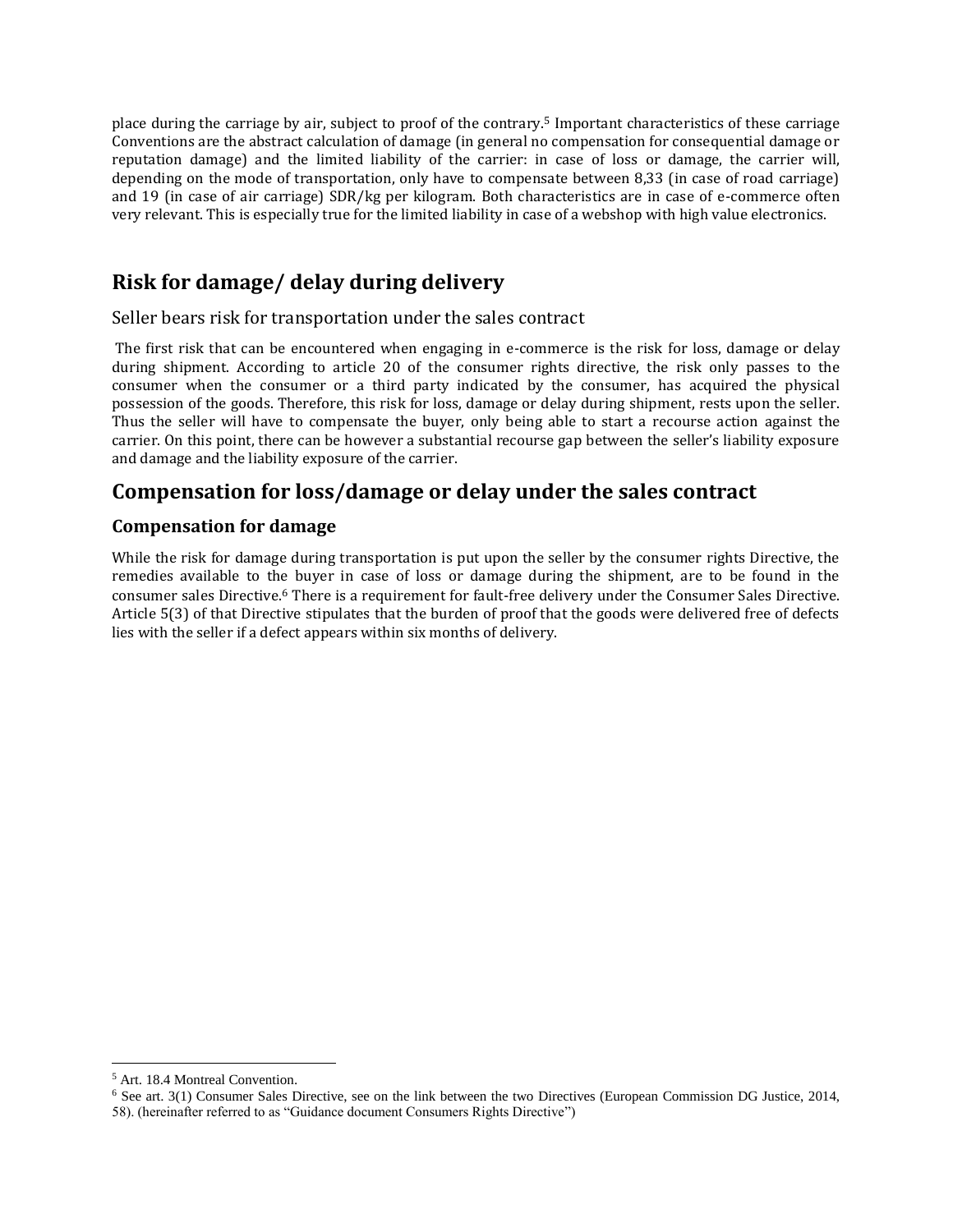#### **Priority remedies**

When the damage appears immediately, or within 6 months (see further), the buyer is entitled to reparation or replacement of the damaged package, and this free of any charge<sup>7</sup> and within a reasonable time.<sup>8</sup>

Where the Directive requires the reparation or replacement to be free of charge, this doesn't only refer to the costs of the reparation itself, but to all the necessary costs incurred to bring the goods into conformity, particularly the cost of postage, labour and materials.

The replacement or reparation has to be performed within a reasonable period, taking account of the nature of the goods and the purpose for which the consumer required the goods.<sup>9</sup> The fact that the purpose is to be taken into account to assess the reasonability of the reparation time, is of great relevance in case of gifts bought trough e-commerce. The purpose of Christmas- or Valentine's Day presents is to give them as a gift for Christmas or Valentine's Day. Consequentially, without reparation or replacement in a very short time frame, the seller will not have met these requirements and the buyer will be entitled to the subsidiary remedies.

#### *Subsidiary remedies*

If reparation or replacement is not possible, or doesn't happen within a reasonable time or without inconvenience for the buyer, he is entitled to an appropriate reduction of the price or, alternatively, he can choose to have the contract rescinded.In addition to these remedies available under the Consumer Sales Directive, the buyer can claim an additional compensation under general contract law.<sup>10</sup>

#### <span id="page-2-0"></span>**Compensation for loss or delay**

Both in case of loss and delay, the buyer is confronted with a situation where he doesn't get the parcel delivered at the time agreed upon or, if no such time for delivery was agreed upon, within a reasonable time. According to the European Commission, 30% of consumers were confronted with delay in delivery and 8% with packages that were never delivered.<sup>11</sup> For this reason, the Directive puts the risk for loss or delay with the seller.<sup>12</sup> Here, however remedies available to the buyer are much more limited. First of all, if no time for delivery has been agreed upon explicitly, no remedy is available during the first thirty days. Only if delivery is delayed for a longer period, and the seller doesn't manage to make delivery within an additional time for delivery provided by the buyer, the buyer is entitled to terminate the contract.<sup>13</sup>

If, however, delivery within the agreed delivery time is essential, taking into account all the circumstances attending the conclusion of the contract or if the consumer informs the trader, prior to the conclusion of the contract that delivery by or on a specified date is essential, the buyer can terminate the contract if delivery wasn't made before this date.<sup>14</sup> Such situations don't only exist in case of explicit notice of the buyer, but also for example the seasonal character of presents, such as Christmas gifts or Valentine presents, could be considered by courts as relevant circumstances, allowing the buyer to terminate the contract in case of a late delivery. In such situations even if no delivery time is explicitly agreed upon, a delay of a few days could entitle the buyer to terminate the contract. Moreover the Regulation explicitly mentions that in addition to the termination, the buyer can have recourse to remedies that are available in national law.<sup>15</sup> However, as general contract law is to a large extend non-mandatory, webshops can include exoneration clauses, exonerating them from liability for further compensation under general contract law.

<sup>7</sup>Art. 3(2) Consumer Sales Directive

<sup>8</sup> article 3 (3) in fine Consumer Sales Directive

<sup>&</sup>lt;sup>9</sup> article 3 (3) in fine Consumer Sales Directive

<sup>&</sup>lt;sup>10</sup> See for example: Article1649 quinquies BW; , § 1 B.W. Court of Appeal Ghent 19 October 2012, NJW 2014, volume 294, 32 (in this case a compensation for moral damage was awarded).

<sup>11</sup> European Commission, 2014

<sup>&</sup>lt;sup>12</sup> Art. 18.1 Consumer Rights Directive.

<sup>13</sup> Art. 18.2 Consumer Rights Directive.

<sup>14</sup> Article 18.2 *in fine* Consumer Rights Directive.

<sup>&</sup>lt;sup>15</sup> Art. 18.4 Consumer Rights Directive.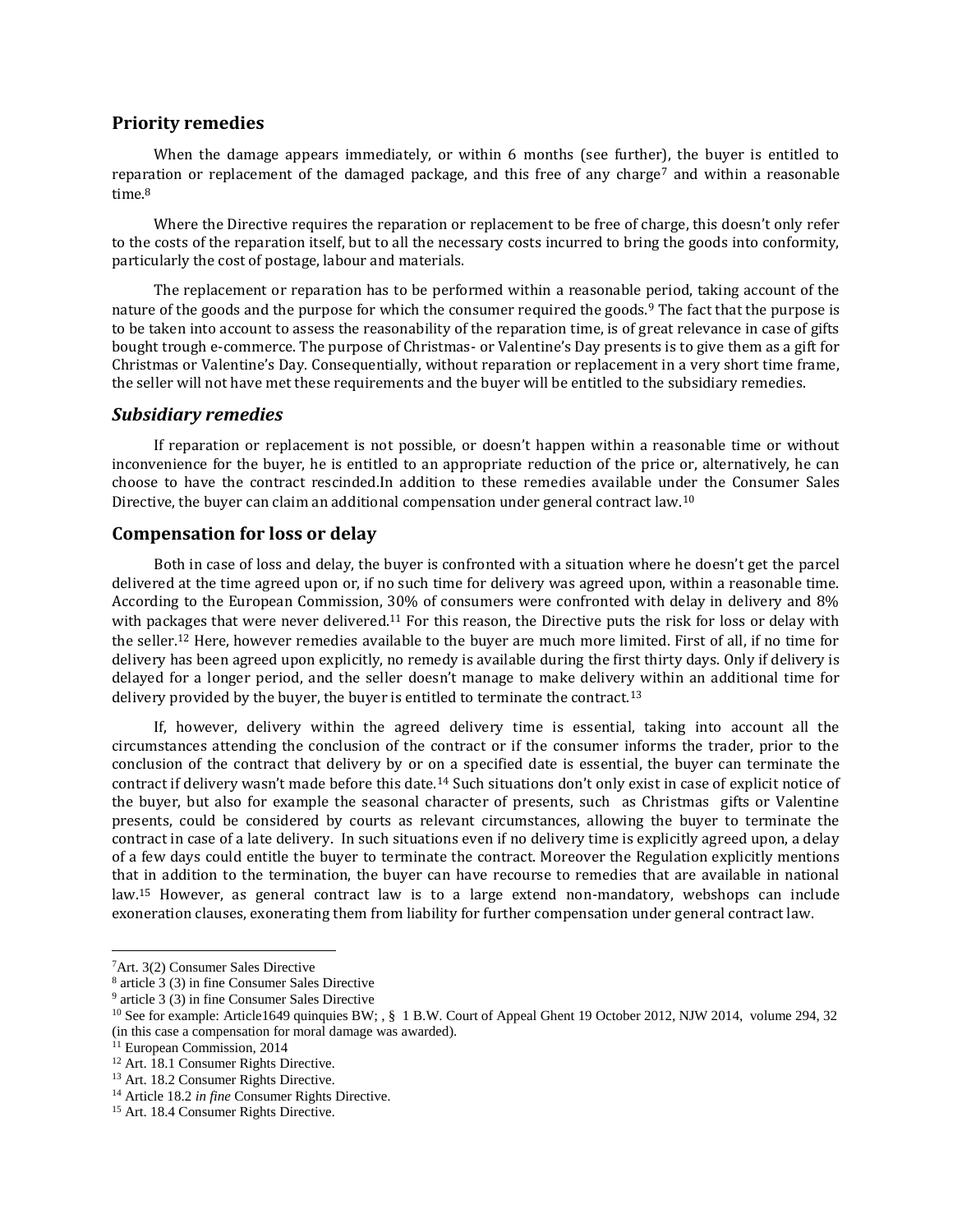# **Compensation for loss/ damage or delay under the carriage contract**

If the damage, delay or loss to the parcel came into existence during the time the goods were in the custody of the carrier, the seller can claim compensation from the carrier. However, this compensation will be limited. First of all, often there are limits to the recoverable damage. Furthermore, under all mandatory carriage conventions there are limits to the compensation. Especially in case of high value consumer goods, these limits often don't correspond with the actual value of the goods. Consequently the shipper will often by far not be compensated in full, but only to a very limited extend. Even though in case of a severe fault of the carrier or his servants or agents compensation in full is possible, the thresholds for such claim are so high that this possibility is to a large extend merely virtual.

#### **Limits to the recoverable damage**

When the carrier doesn't deliver the goods in time and without any damage, multiple types of damage can arise for the seller: apart from the loss of the value of the goods there will also be loss of profit. Moreover for some types of goods, value added taxes and or excise duties might remain due. In addition, especially in case of online purchase of presents, where the buyer needs the present on a specific moment in time, the lack of timely delivery of an undamaged parcel, can create questions as to the reliability of the web shop and can thus lead to severe reputation damage.

Both under CMR and COTIF-CIM only the market price or normal value of the goods at the time and place where the goods were accepted for carriage is taken into account to calculate the compensation.<sup>16</sup>In addition to this market value, the carriage charges, Customs duties and other charges incurred in respect of the carriage of the goods shall be refunded.<sup>17</sup>

However, as art. 23.4 CMR explicitly mentions, "*no further damage shall be payable".<sup>18</sup>*Consequently reputation damage, loss of profit or (other) consequential damage is excluded from compensation. On the point of value added taxes and excise duties, the question whether compensation for such duties is possible is under CMR answered differently in national jurisdictions. According to for example Belgian and UK case law, irrespective of the fact whether these duties were prepaid or rather become due because of the loss, the carrier is to pay compensation.<sup>19</sup> In German and Dutch Case law <sup>20</sup>however, article 23.4 is interpreted narrowly and compensation is only awarded insofar these duties were prepaid. The difference between both perspectives is very relevant as compensation for these value added taxes and excise duties, if due, is due in full and not subject to any limitations (see next title). Under COTIF-CIM uncertainty on this point is no longer possible, as the '99 protocol explicitly provides that compensation is only required for "*customs duties already paid and other sums paid in relation to the carriage of the goods lost except excise duties for goods carried under a procedure suspending those duties."<sup>21</sup>*

The aforementioned limitations to the recoverable damage don't apply under the Montreal Convention. The same is true for compensation in case of delay under CMR or COTIF-CIM. However, as also here low limits to compensation apply, in practise the extent to which any of these additional types of damage will be recovered is very limited.

#### **Limits to compensation**

CMR, COTIF-CIM and the Montreal Convention all apply limits to compensation in case of loss, damage or delay. Originally these limits envisaged to protect the shipper, as they prevented the inclusion of

<sup>16</sup> Art. 23.1 and 2 CMR; Art. 30.1 COTIF-CIM.

<sup>17</sup> Art. 23.4 CMR.

<sup>18</sup> See also Art. 30§1 COTIF-CIM.

<sup>19</sup> Cass. Be. 30 May 2002[, www.unidroit.info;](http://www.unidroit.info/) CA 11 February 2003, *E.T.L.* 2004, 697.

<sup>19</sup> Art. 30.4 COTIF-CIM

<sup>20</sup> Court Amsterdam 30 March 1977, S&S 1978, 36; BGH 26 June 2003, *TranspR.* 2003, 453

<sup>21</sup> Art. 30.4 COTIF-CIM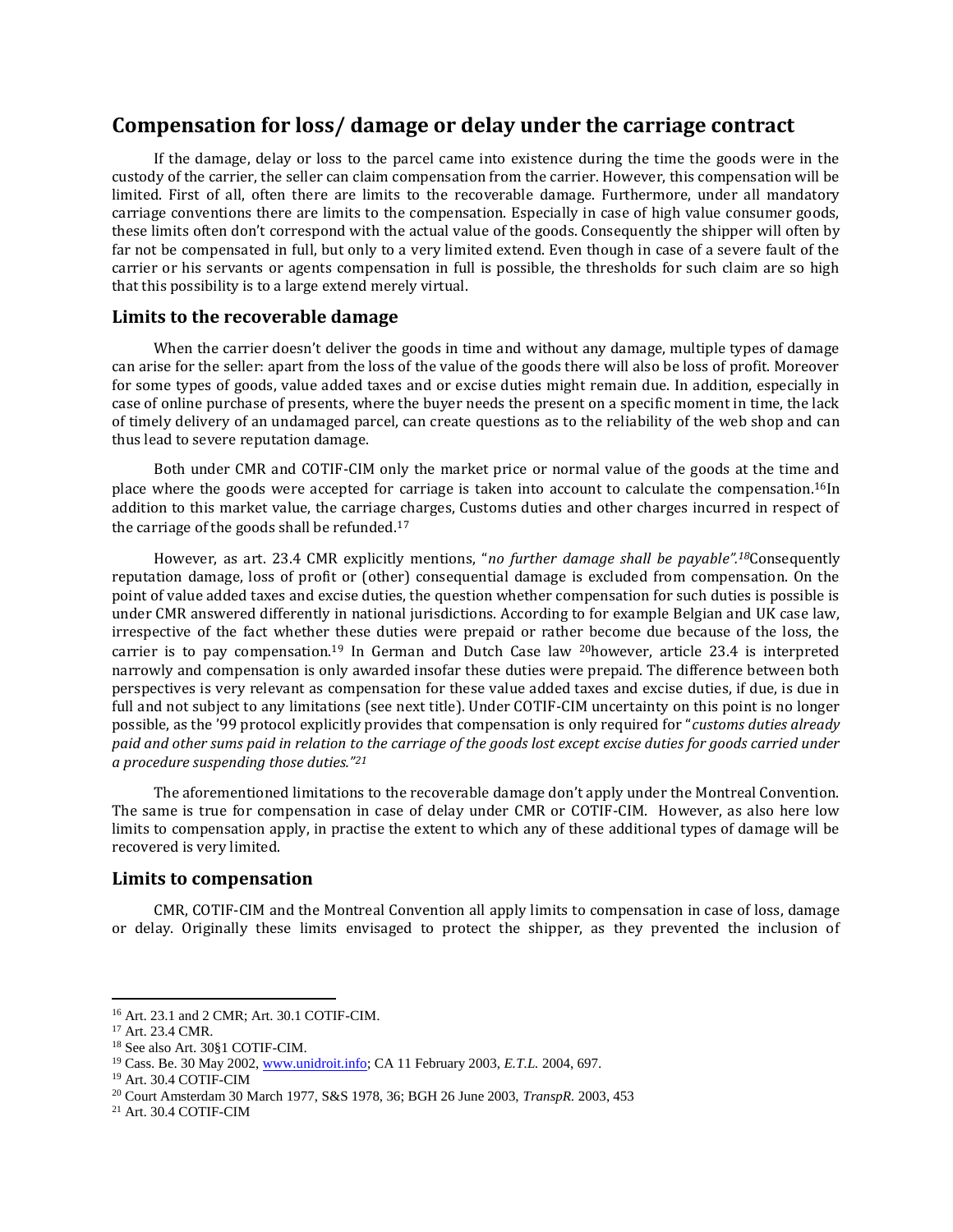exoneration clauses going beyond these limits, while the limits reflected the average value of the goods.<sup>22</sup> Today, however, for a considerable segment of goods sold by webshops, this is no longer the case. For these goods the limits now instead of constituting a protection for the shipper, rather protect the carrier. An important reason for the inadequate level of the limits lies in the fact that most of these limits date back to the pre-electronics age. Moreover, most Conventions lack an indexation mechanism,<sup>23</sup> causing ongoing decrease of the actual value of the compensation. <sup>24</sup>

#### *Limits in case of damage or loss*

The limits in case of loss or delay are set at 8,33 SDR per kilogram under CMR,<sup>25</sup> 17 SDR per kilogram under COTIF-CIM<sup>26</sup> and 19 SDR per kilogram under the Montreal Convention.<sup>27</sup>As one SDR equals USD 1.411560  $^{28}$ , for a considerable share of e-commerce shipments,  $^{29}$  this compensation will be inadequate. This is for example the case for most of consumer electronics and luxury products.

This can be evidences by some examples. If a webshop sells an Ipad Air 2, and those Ipads are delivered damaged to the consumer, the webshop will in accordance with article 20 Consumers Rights Directive *juncto*article 3 Consumer Sales Directive, have to replace or repair the Ipad. The webshop itself however, will in case the Ipad was delivered by a road carrier get a compensation of USD 7: the weight of an Ipad is +/- 600 gramsincluding packing materials,<sup>30</sup> and 8,33 SDR per kilo amounts to 11,76 USD per kilogram. This leaves the webshop of course with a substantial recourse gap.

While an Ipad of course has a high value to weight ratio, the recent DPD-case of the Court of Appeal of Antwerp offers an even more imaginative example. In the DPD-case<sup>31</sup> a Belgian jeweller sold a pocket watch with a value of  $\epsilon$  7000 to a Suisse client. The watch needed to be delivered in Switzerland, so the jeweller concluded a contract with a predecessor of DPD. The contract contained no specific provisions as to the mode of transportation. The watch was collected in Belgium by a carrier on December 28, and should have been delivered in Switzerland before January 1. However, delivery never occurred. As the jeweller suspected that the carrier still possessed the watch, he initiated legal proceedings. His main claim was to order DPD to hand over the watch. Subsidiary he claimed 12 500 euro damages. DPD invoked the applicability of CMR. Hence, DPD invoked the exemption ground of art. 17 4 b) CMR to avoid liability. In any event, DPD claimed that its liability was limited to 1,79 euro, in accordance with article 23 CMR. Eventually, the Court of Appeal held that CMR was not applicable in this case, as the means of transportation was not agreed upon and thus no contract for the carriage of goods by road was concluded. Therefore the conditions for the applicability of CMR were not fulfilled (see further under [Exception: inapplicability of the Conventions\)](#page-11-0). However, if the means of transportation would have been agreed upon, the compensation for the 7000 euro watch, would indeed have been limited to euro 1,79.

<sup>&</sup>lt;sup>22</sup> See about this balance for example the preparative works of the Rotterdam Rules : United Nations Commission on International Trade Law, 2006, para. 163 *("[T]he optimal limitation level would be high enough to provide carriers with an*  incentive to take proper care of the goods, but low enough to cut off excessive claims, yet ... provide for a proper allocation of *risk between the commercial parties.")* See also in this respect: K. Lannan, 2009; see also: J. Ramberg, 2004, 139.

<sup>&</sup>lt;sup>23</sup> The Montreal Convention has such mechanism (Article; 24 Montreal Convention), and here limits were increased already by 12% since the coming into existence of the Convention in 1999.

 $24$  See about this inflation an earlier study: Verheyen, W. 2013, 10. (In this studies we calculated that based on the price evolution of commodities, the limit of 8,33 SDR that was established in 1978, would today correspond with a limit of 17. 3 SDR/kg. If we would calculate this limit taking into account the 1978 SDR/USD dollar exchange rate and the inflation of USD since then, the limit of 8,33 SDR, would today even correspond with a limit of 29 SDR per kilogram. See also on this issue:Lannan, K. 2009, 910; Larsen, P.B. 1983-'84; R. Loewe, 1996; Haak, K.F. 2006, 74-75; Herber, R. 2004, 93 (According to the last author, the 1956 limit (the year when CMR was drafted) even corresponded with a compensation of 63 SDR in 2004.); Sturley, M.F. 2007-2008, 259; Tetley, W. 1995, 146-147

<sup>&</sup>lt;sup>25</sup> Art. 23.3 CMR.

<sup>26</sup> Art. 30 §2 COTIF-CIM.

<sup>27</sup> Art 22 §3 Montreal Convention.

<sup>28</sup> Exchange rate on February 24 2015, http://www.imf.org/external/np/fin/data/rms\_sdrv.aspx

 $^{29}$  Typical goods sold through e-commerce are electronic equipment, books and clothes, see: Meschi, M., Irving, T., Gillespie, M., 2011, 51.

<sup>30</sup><https://www.apple.com/ipad/compare/>

<sup>31</sup> Antwerpen 31 Oktober 2011, 2010/AR/875, *N. V. DPD Belgium/ P. J. Timmermans*, *ETL* 2013, 82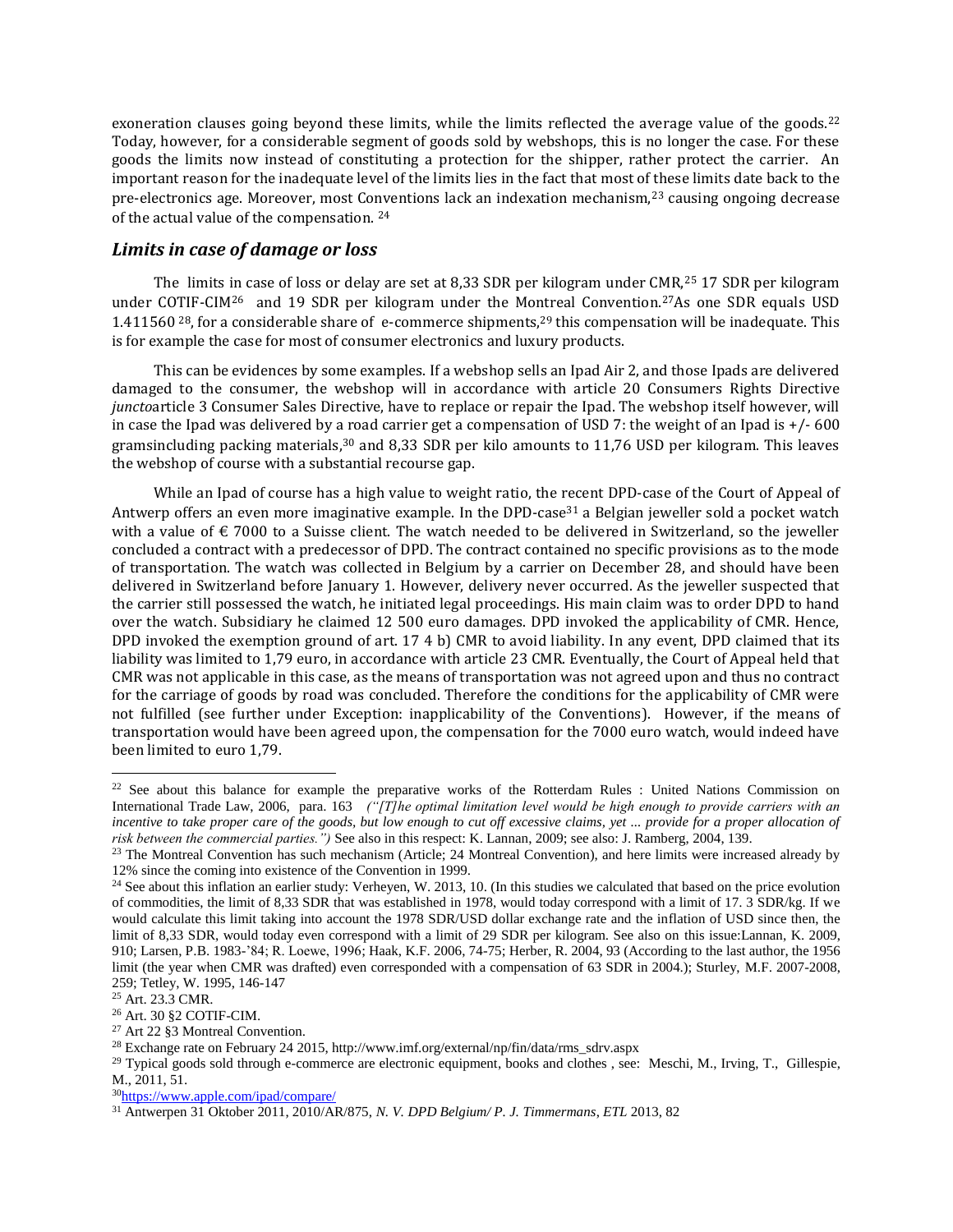#### *Limits in case of delay*

Under the Montreal Convention, the same limit applies to damage caused by delay in delivery. Under CMR and COTIF-CIM, a separate limit in case of delay applies, that relates to the freight (the carriage charges that were paid). Under CMR the compensation is limited to the freight, while under COTIF-CIM it is limited to four times the freight. As pointed out higher, consequential damage such as reputation damage can be claimed in case of delay. However, a compensation that is limited to the freight, will by far not be sufficient to cover reputation damage in case of time-critical deliveries, such as seasonable presents. In addition to reputation damage, in such situations the buyer is also entitled to terminate the contract,  $32$  causing a loss of profit for the webshop. Moreover, sometimes the loss is not limited to a loss of profit: for example agenda's, calendars and to a smaller extend also DVD's, books and consumer electronics, quickly loose value after their release. After mid-January hardly anyone will be interested in buying a calendar, making the calendars coming back after a termination of the contract due to late delivery virtually worthless. However, also such cases are considered as cases of delay instead of cases of loss or damage, thus limiting the compensation to the freight that was paid. This will in case of regional delivery often be limited to a few dollars.<sup>33</sup>In France, for a contract that did not fall under CMR, but where parties contractually incorporated the convention, the Supreme Court even held that this limit was in such case not applicable, as it creates a complete erosion of the express courier's essential obligation to deliver timely.<sup>34</sup> Of course, due to the priority of international law, in situations falling under CMR, the court could never decide in this way.

#### **Breaking the limits**

Due to both the limits to the recoverable damage and the limits to the compensation, an appealing possibility might be to try to break through the limits to compensation. This is however only possible under CMR and COTIF-CIM. However, the threshold for such breakthrough is very high: under CMR wilful misconduct or a fault that is considered as equivalent to wilful misconduct in the national law of the court seized is required,<sup>35</sup> and COTIF-CIM requires that "*the loss or damage results from an act or omission, which the carrier has committed either with intent to cause such loss or damage, or recklessly and with knowledge that such loss or damage would probably result*".<sup>36</sup>

A first problem when trying to break through the limits, lies in the fact that the burden of proof rests on the claimant. However, often it will be virtually impossible to get inside information on the circumstances in which the loss came into existence. For example in the aforementioned DPD-case, never any evidence was produced with regards to the circumstances in which the loss took place. Thus, even though for example inside jobs give ground to break through the limits, $37$  often the evidence to establish that the theft was committed by an employee will be lacking.

A second problem in case of air-road or air-rail transport, lies in the fact that limits are unbreakable under the Montreal Convention and that also loss or damage at the airport falls within the scope of this Convention. This can especially be a problem because many parcel delivery companies have their distribution centre within the airport boundaries. Moreover, in case of non-localised damage, the Montreal Convention installs a presumption that damage took place during the air transport. Again, this takes away every incentive for the carrier to produce evidence with regards to the actual circumstances in which the loss or damage took place.

An additional problem that exists especially for CMR is that some countries, such as Belgium don't recognise a fault that is equivalent to wilful misconduct.<sup>38</sup> Thus wilful misconduct can only be invoked successfully if the actual wilful misconduct is established. Here, not only the behaviour itself needs to constitute a wilful misconduct (what could be for example the case in delivery on the driveway, a common

<sup>&</sup>lt;sup>32</sup> See above[, Compensation for loss or delay.](#page-2-0)

<sup>33</sup> Calculation through Wwwaaps.ups.com

<sup>34</sup> Cass. fr. 30 May 2006, n° 04-14. 974, *Bull,* 2006, IV, n° 132, 134

<sup>35</sup> Art. 29 CMR

<sup>36</sup> Art. 36 COTIF-CIM.

<sup>37</sup> See for example art. 29.2 CMR

<sup>38</sup> Cass. 27 januari 1995 *Arr. Cass.*1995, 93, *Pas*.1995, I, 92; *R.W*. 1994-95, 1268, *T.B.H.* 1995, 232.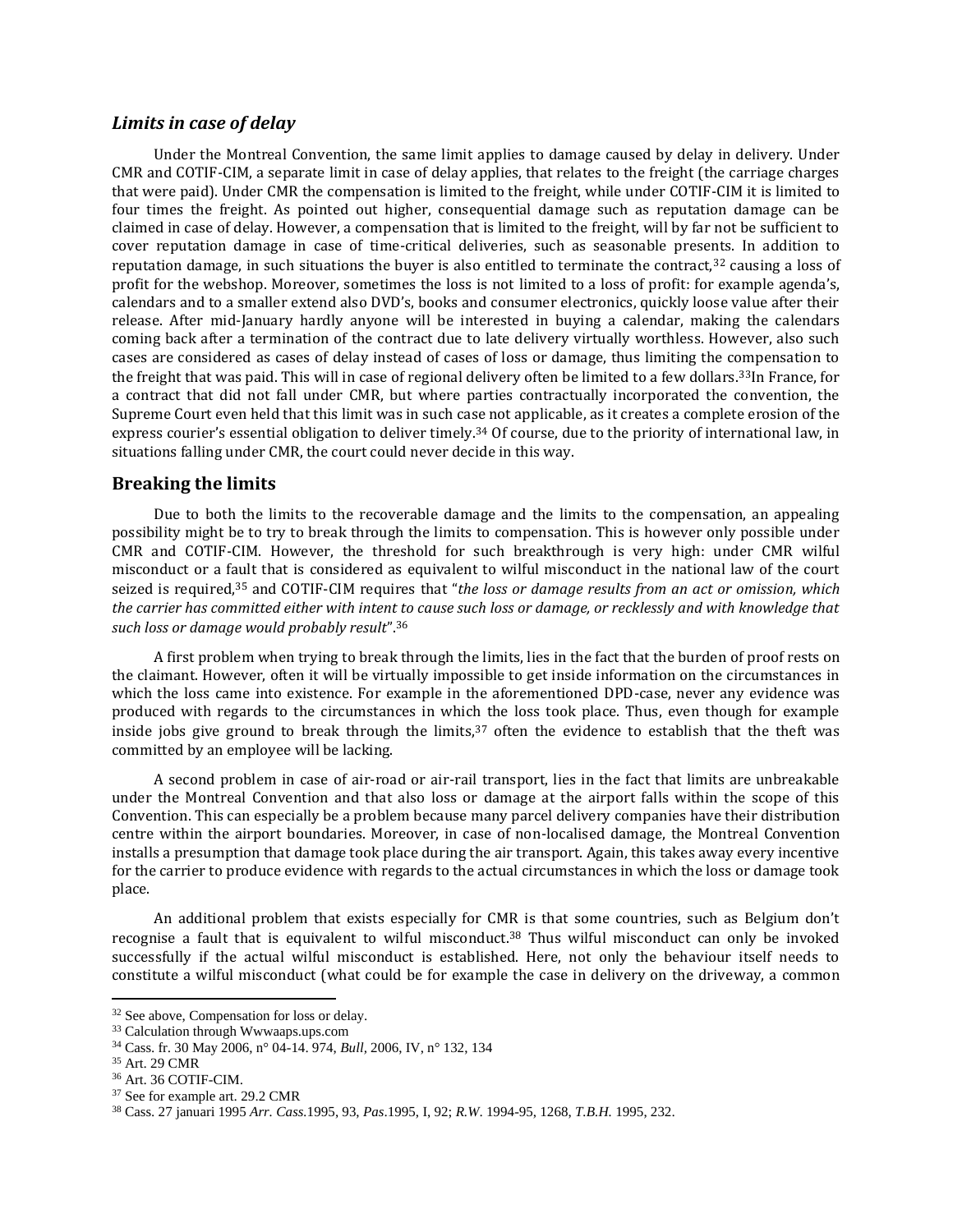problem in practice),<sup>39</sup> but moreover it is required that the wilful misconduct envisages the loss of or damage to the cargo. This can be the case for example if delivery is being made to a third person, who did not have authority to take delivery.<sup>40</sup>

#### **Declaration of value or special interest in delivery**

Even though a successful attempt to break through the limits of liability is not very likely,most conventions do provide for an "escape-clause", that allows the shipper to declare the value of the goods,<sup>41</sup> or a specific interest in the delivery of the goods.<sup>42</sup> This second possibility can be used in order to get a compensation for for example reputation damage. If the shipper uses this opportunity, compensation will be available up to the declared value or interest.<sup>43</sup> However, the shipper will, when dealing with a parcel delivery service, very often lack the bargaining position to insist on this value declaration in the contract and anyway a surcharge will have to be paid for this service. In any event, it is clear that, if the shipper wants to really safeguard his interests, he should not rely on the presumed protection of carriage conventions, but rather take out sufficient insurance coverage.

## **Risk for changed consumer preferences**

Even if the package arrived timely and in good order to the consumer, still the consumer possesses of a period of 14 calendar<sup>44</sup>days to withdraw from an online sales contract, without giving any reason, and without incurring any costs.<sup>45</sup>

#### **Time for withdrawal**

As the purpose of this right is to allow the buyer to evaluate the product, the fourteen day period only starts running after the buyer gained actual possession of the goods. If one order is being delivered in multiple deliveries, the period even only starts running after the last delivery has been made.<sup>46</sup>This doesn't prevent the buyer howeverfromwithdrawing before delivery or even to refuse to take delivery.<sup>47</sup> This can be useful if after the purchase on another website a better offer is found.<sup>48</sup> Therefore a "discount in case of better offers elsewhere"-policy shouldn't merely be a matter of convincing consumers to purchase, but also to prevent them from making use of their right to withdraw.

Even though the right to withdraw the contract in principle ends after 14 working days, in some situation the buyer can withdraw after the end of the 14 days period. First of all, if the period ends on a Saturday, Sunday or Holiday, it needs to be extended to the next working day.<sup>49</sup> A more far going prolongation of the right to withdraw can be found in article 10 Consumer Rights Directive. This article provides for an extension of the right of withdrawal period if the trader has not provided all the information about the conditions, time limit and procedures for exercising the right of withdrawal, as outlined in article 6. In that case the right to withdraw ends 12 months after the end of the initial 14 days period.<sup>50</sup> Moreover it is not sufficient that the information is communicated to the buyer, but this needs to happen in such a way that it can be stored by the consumer.<sup>51</sup> Making it available through a hyperlink doesn't fulfil this

<sup>39</sup> See for some testimonies: BBC, 2012

<sup>40</sup> Kh. Thume, 2007,716.

<sup>41</sup>Art. 24 CMR; Art. 34 COTIF-CIM.

<sup>42</sup> Art. 26 CMR; Art. 35 COTIF-CIM, Art. 22§3 *in fine* Montreal Convention.

 $43$  For example Haak advocates that if a shipper wants to ship goods with a value of over 8,33 SDR/kg, he should simply make use of this possibility to declare the value. (K.F. Haak, 2006, 75).

<sup>44</sup> For the fact that it concerns calendar days, see: recital 41 Consumer Rights Directive. See also: Guidance document consumers Rights Directive, 37.

<sup>45</sup> Article 9.1 Consumers Rights Directive.

<sup>46</sup> Article 9.2 Consumers Rights Directive.

<sup>47</sup> Recital 40 Consumers Rights Directive.

<sup>48</sup> Guidance document consumers Rights Directive, 39.

<sup>&</sup>lt;sup>49</sup> Art. 3(4) Council Regulation No 1182/71 of 3 June 1971 determining the rules applicable to periods, dates and time limits

<sup>50</sup> Art. 10 Consumer rights Directive.

<sup>51</sup>Art. 5 Consumer rights Directive.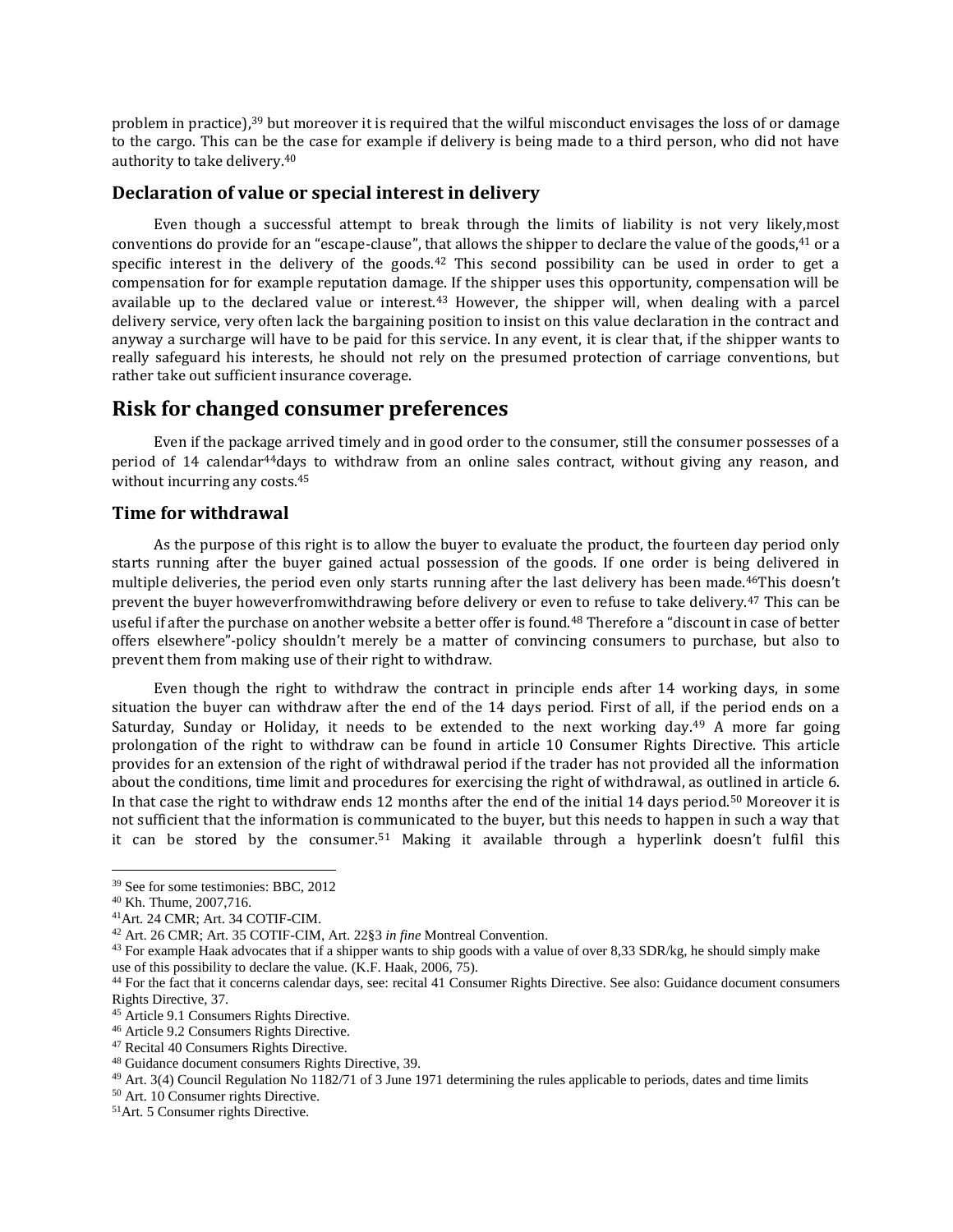condition.<sup>52</sup>Consequentially, it is essential to provide all information about the right for withdrawal: when a consumer exercises the right to withdraw the contract one year after the purchase, this might greatly impact the residual value of the product.

### **Use of the goods before the withdrawal**

Another element that greatly impacts the residual value of the product after a withdrawal is the fact that in order to properly evaluate the product that was purchased, the consumer is entitled to use the product. However, this use shouldn't go beyond what is necessary to establish the nature, characteristics and functioning of the goods.<sup>53</sup> Recital 47 further specifies the limits to this use: "the consumer should only handle and inspect them in the same manner as he would be allowed to do in a shop."<sup>54</sup>The burden of proof that the product was used beyond what was necessary lies with the seller.<sup>55</sup>Nonetheless, even if a more extensive use of the product is established, this doesn't deprive the buyer from the right to withdraw. In such case, the buyer will however be liable for the additional decrease of value that was caused by this use. An exception to this principle is again the case where the buyer was not informed about the (conditions to) the right to withdraw.<sup>56</sup> In such case the consumer can make unlimited use of the product before sending it back, without the seller being able to deduct part of the compensation. Combined with the 12 months withdrawal period, the sanction for not informing the consumer amounts to a "one year for free", very likely to eliminate all residual value for the seller.

#### **Exercise of the right of withdrawal**

The procedure for the consumer to exercise the right to withdraw from the contract is not formalistic. Even though it is not sufficient to merely send the package back or to refuse delivery, any unequivocal statement is sufficient to exercise this right.<sup>57</sup> In theory this statement could even be made orally, but as the burden of proof lies with the buyer, Recital 44 advices to use a durable medium.<sup>58</sup>

After the goods are sent back, the webshop has to refund the consumer with undue delay. Even though no specific deadline is put forward in the Regulation, the guidance document stipulates that this should be done within a few working days.<sup>59</sup>The webshop is not allowed to give a voucher for a next purchase instead of an actual compensation, except if the initial purchase was made using such voucher.<sup>60</sup>In principle, the costs for sending back to goods lie with the consumer. This is however only true insofar the webshop again informed the consumer about the costs of returning or made a reasonable estimation thereof.

#### **Exceptions to the right of withdrawal**

For some types of goods the Directive excluded the right of withdrawal. This is for example the case for goods that were made to the consumer's specifications or that were clearly personalised.<sup>61</sup> As an exception to the general rule, this exception must be interpreted narrowly. Therefore, only if the goods are unique and produced according to the specific wishes and requirements stated by the consumer, the right to withdraw should be excluded on this ground. Situations where this condition is fulfilled are for example the sale of

<sup>52</sup> ECJ C-49/11, 5 July 2012 (Content Services Ltd / Bundesarbeitskammer), DCCR 2012, 97, 45

<sup>53</sup> Art. 14(2) Consumer rights Directive.

<sup>54</sup> For some examples see Guidance document Consumers Rights Directive, 47: "*Before purchasing audio/video and recording*  equipment, the consumer would normally be able to test the image or sound quality; Trying on a garment in a shop would not *involve the removal of the manufacturer's tags; The consumer would not normally be able to practically test household appliances, such as kitchen appliances, the actual use of which unavoidably leaves traces; The consumer would not be able configure software on a computer; hence reasonable costs for any resetting of such equipment would also constitute diminished value*."

<sup>55</sup> See in this respect also: ECJ C-489/07 *Pia Messner v Firma Stefan Krüger,,* ECR 2009 I-07315

<sup>56</sup> Art. 14(2) Consumer rights Directive.

<sup>57</sup> Recital 44 Consumer Rights Directive.

<sup>58</sup> See also: Guidance document Consumers Rights Directive, 42.

<sup>59</sup>Guidance document Consumers Rights Directive, 46.

<sup>60</sup> Recital 46 Consumer Rights Directive; see also: Guidance document Consumers Rights Directive, 42.

<sup>61</sup> Art. 16(c) Consumer Rights Directive.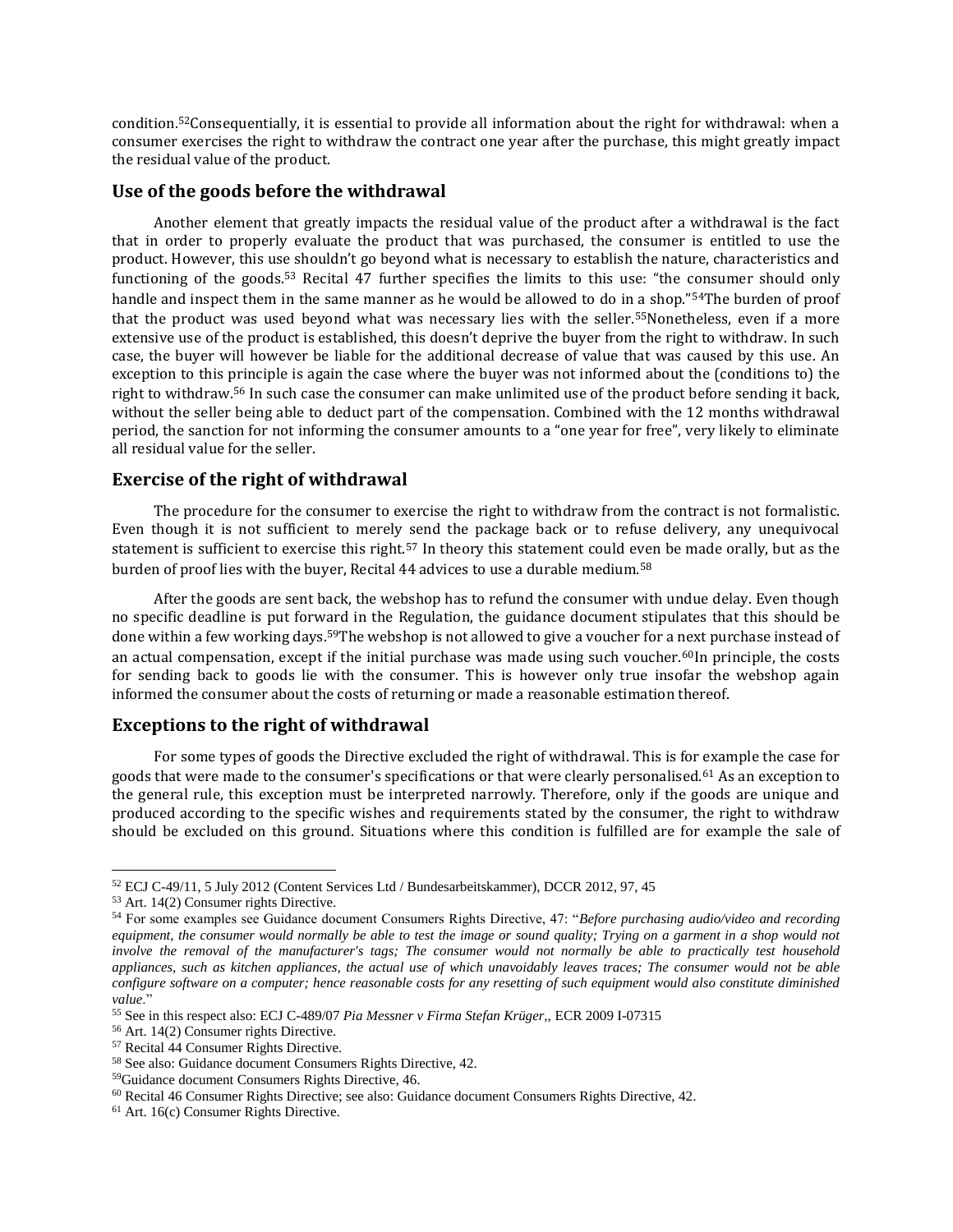tailor-made curtains,<sup>62</sup> address labels with the consumer's contact information or T-shirts with a personalised print.<sup>63</sup>If on the contrary the consumer merely picks from the standard (pre-set) options provided by the trader, such as colour or additional equipment in a car, this condition is not fulfilled.<sup>64</sup>

Other important exceptions to the right of withdrawal exist for goods which are liable to deteriorate or expire rapidly <sup>65</sup>and sealed goods which are not suitable for return due to health protection or hygiene reasons and were unsealed after delivery.<sup>66</sup> An example that can fit into both categories are food products. For hygiene reasons, also for for example cosmetics the withdrawal right is excluded.<sup>67</sup>

Further exceptions that are relevant in an e-commerce context, exist for sealed audio, sealed video recordings or sealed computer software which were unsealed after delivery<sup>68</sup> and digital content which is not supplied on a tangible medium.<sup>69</sup> In the second situation the right of withdrawal is however only excluded insofar he performance has begun with the consumer's prior express consent and his acknowledgment that he thereby loses his right of withdrawal.<sup>70</sup>

## **Risk for damage to the goods after delivery**

Even after the 14 days period has passed, the seller is still not out of the zone of danger: according to the Consumer Sales Directive, the seller is liable for any lack of conformity that becomes apparent within two years as from delivery of the goods.<sup>71</sup>As the remedies for the consumer were already dealt with above under the heading "[Compensation for damage](#page-1-0)", the focus here lies with the question what constitutes a lack of conformity,the procedure and the right for redress against a previous seller in the chain.

#### **Lack of conformity**

Art. 2.2 and 2.4 explain more in depth what constitutes a lack of conformity. These rules very much resemble those of article 35 of the CISG.<sup>72</sup> Thus, goods are only in conformity if they comply with the description given by the seller and possess the qualities of the goods which the seller has held out to the consumer as a sample or model,<sup>73</sup>if they are fit for any particular purpose for which the consumer requires them and which he made known to the seller at the time of conclusion of the contract and which the seller has accepted<sup>74</sup> or for the purposes for which goods of the same type are normally used.<sup>75</sup> Finally they have to show the quality and performance which are normal in goods of the same type and which the consumer can reasonably expect, given the nature of the goods and taking into account any public statements on the specific characteristics of the goods made about them by the seller, the producer or his representative, particularly in advertising or on labelling.<sup>76</sup>

No lack of conformity can however be invoked, if at the time the contract was concluded, the consumer was aware, or could not reasonably be unaware of, the lack of conformity, or if the lack of conformity has its origin in materials supplied by the consumer.<sup>77</sup> Moreover, the seller will not be bound by public statements, if he can establish that the buyer could not have been aware of those statements, that the statements had been

<sup>62</sup> Recital 49 Consumer Rights Directive.

<sup>63</sup>Guidance document Consumers Rights Directive, 54.

<sup>64</sup>Guidance document Consumers Rights Directive, 54.

<sup>65</sup> Art. 16 (d) Consumer Rights Directive.

<sup>66</sup> Art. 16 (e) Consumer Rights Directive.

<sup>67</sup>Guidance document Consumers Rights Directive, 55.

<sup>68</sup> Art. 16 (i) Consumer Rights Directive.

<sup>69</sup> Art. 16 (m) Consumer Rights Directive.

<sup>70</sup> Art. 16 (m) *in fine* Consumer Rights Directive.

<sup>71</sup> Art. 2.1 *jo.* 5.1 Consumer Sales Directive.

<sup>72</sup> United Nations Convention on Contracts for the International Sale of Goods (Vienna, 1980) (CISG)

<sup>73</sup> Art. 2 2 a) Consumer Sales Directive.

<sup>74</sup> Art. 2 2 b) Consumer Sales Directive.

<sup>75</sup> Art. 2 2 c) Consumer Sales Directive.

<sup>76</sup> Art. 2 2 d) Consumer Sales Directive.

<sup>77</sup> Art. 2.3 Consumer Sales Directive.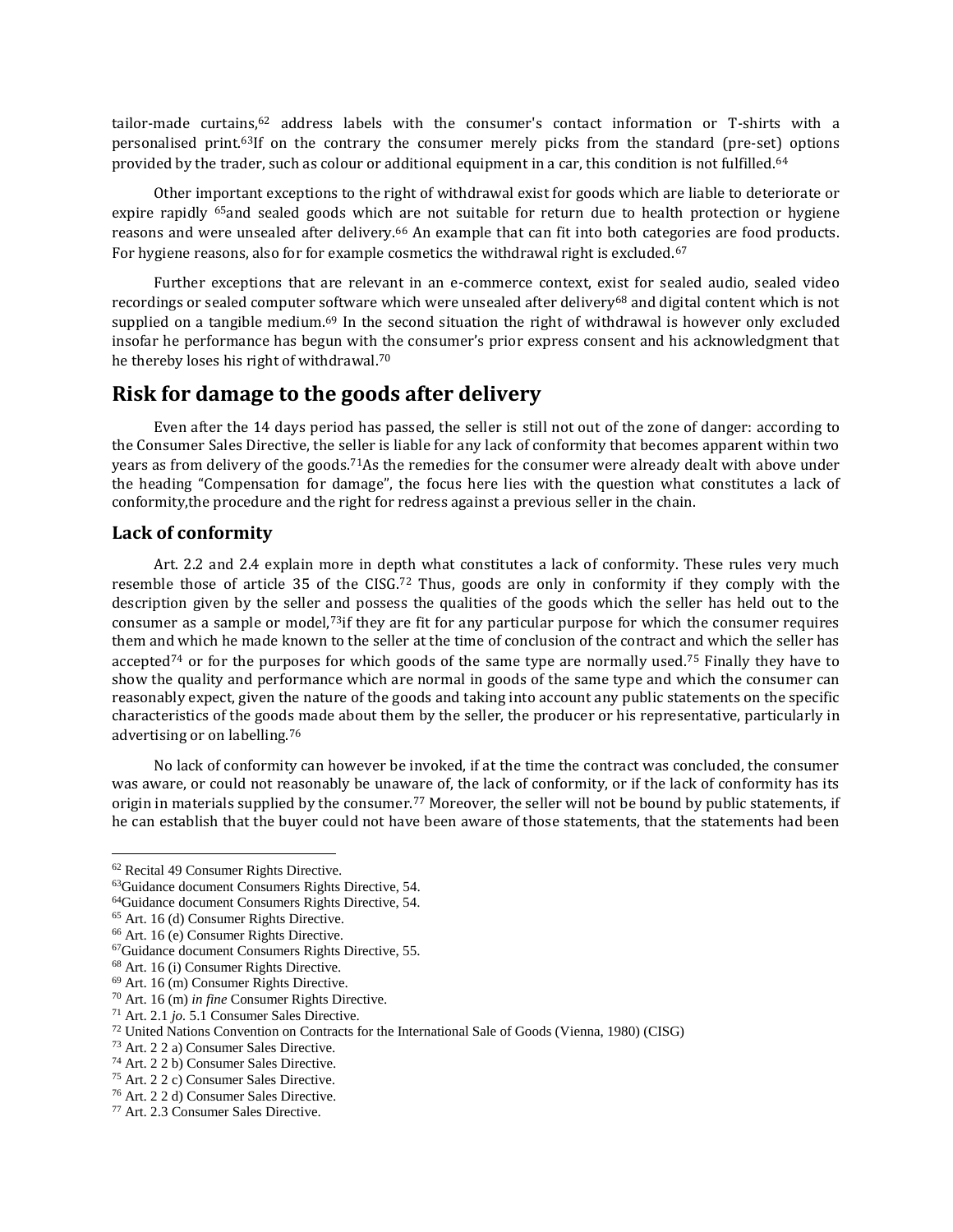corrected by the time of the conclusion of the contract or that the buyer cannot have been influenced by those statements.<sup>78</sup>

#### **Procedure**

In order to benefit from the rights under the Consumer Sales Directive, the consumer is bound to inform the Seller of the lack of conformity. Conditions are however not strict on this point: the Directive merely states that member states may provide in their legislation that the consumer must inform the seller of the lack of conformity within a period of two months from the date on which he detected such lack of conformity.<sup>79</sup> For example the Belgian legislator choose not to include such limited notification period, but entitles the seller to stipulate a notification period in the contract. Such period may however not be shorter than two months.<sup>80</sup>

After notifying the seller of the lack of conformity, the buyer has the burden to establish that the lack of conformity existed already at the time of delivery, or that there was at least a latent non-conformity at that time.<sup>81</sup> If the damage takes place within the first six months, the damage is however presumed to have existed at the time of the delivery, placing the burden of proof upon the seller.<sup>82</sup> While it will be difficult for the consumer to make a case after the six months' time limit, in case of damage within the first six months it will often be very difficult for the seller to rebut the pre-existence of damage. Therefore the chance that he will have to repair, replace or allow for a termination of the contract or price reduction are very high. This can again lead to severe costs for the webshop. A possible additional costs for the webshop is the cost of the removal of the goods that were installed by the buyer in good faith before the damage became apparent.<sup>83</sup> Obviously the seller cannot claim a compensation from the buyer for the replacement or reparation of the goods.<sup>84</sup>

#### **Right for redress**

The position of the webshopagainst a previous seller in the chain or the producer of the goods very much depends upon the applicable national law. Even though the Directive provides for a right for redress against those parties, as Jeloschek<sup>85</sup>states, this article lacks teeth: the Directive merely states that the remedies available to the seller shall be determined by national contract law, which might provide for a less favourable regime. Recital 9 *in fine* even explicitly states that the freedom of contract within the marketing chain shall not be infringed. Belgian law is here however accommodating the end seller, as it provides that when exercising this right for redress, the seller against whom this right is exercised can't invoke any exoneration or limitation clauses.<sup>86</sup>As general contract law applies here, this also allows the webshop, if he has sufficient bargaining position, to make the contract with the previous seller back to back with the consumer sales law, in order to avoid any exposure to liability.

# **Possibilities to manipulate exposure to risk?**

Confronted with the far-going protection of the consumer under EU Sales law, webshops might be tempted to try to keep their cases out of the EU courts, and to include a choice of law for a third country legislation, with less strict consumer protection rules. The EU anticipated such attempts however and both the Brussels I (bis) Regulation, <sup>87</sup> determining the competent court, as the Rome I Regulation, <sup>88</sup> determining

<sup>78</sup> Art. 2.4 Consumer Sales Directive.

<sup>79</sup> Art. 5.2 Consumer Sales Directive.

<sup>80</sup> Art. 1649 quater §2 BW.

<sup>81</sup> See more in depth about latent non-conformity: Jeloschek, C. 2006, 59.

<sup>82</sup> Art. 5.3 Consumer Sales Directive.

<sup>83</sup> ECJ C-65/09, C-87/09, 16 June 2011, CML Rev. 2012, 793 en http://www.kluwerlawonline.com; DCCR 2013, 98, 49.

<sup>84</sup>ECJ C-404/06, 17 April 2008, DCCR 2008, afl. 79, 75.

<sup>85</sup> C. Jeloschek, 2006, 16.

<sup>86</sup> Art. 1649 sexies BW.

<sup>87</sup> Regulation (EU) No 1215/2012 of the European Parliament and the council of 12 December 2012on jurisdiction and the recognition and enforcement of judgments in civil and commercial matters(recast), *O.J.* 20 December 2012, L351/1.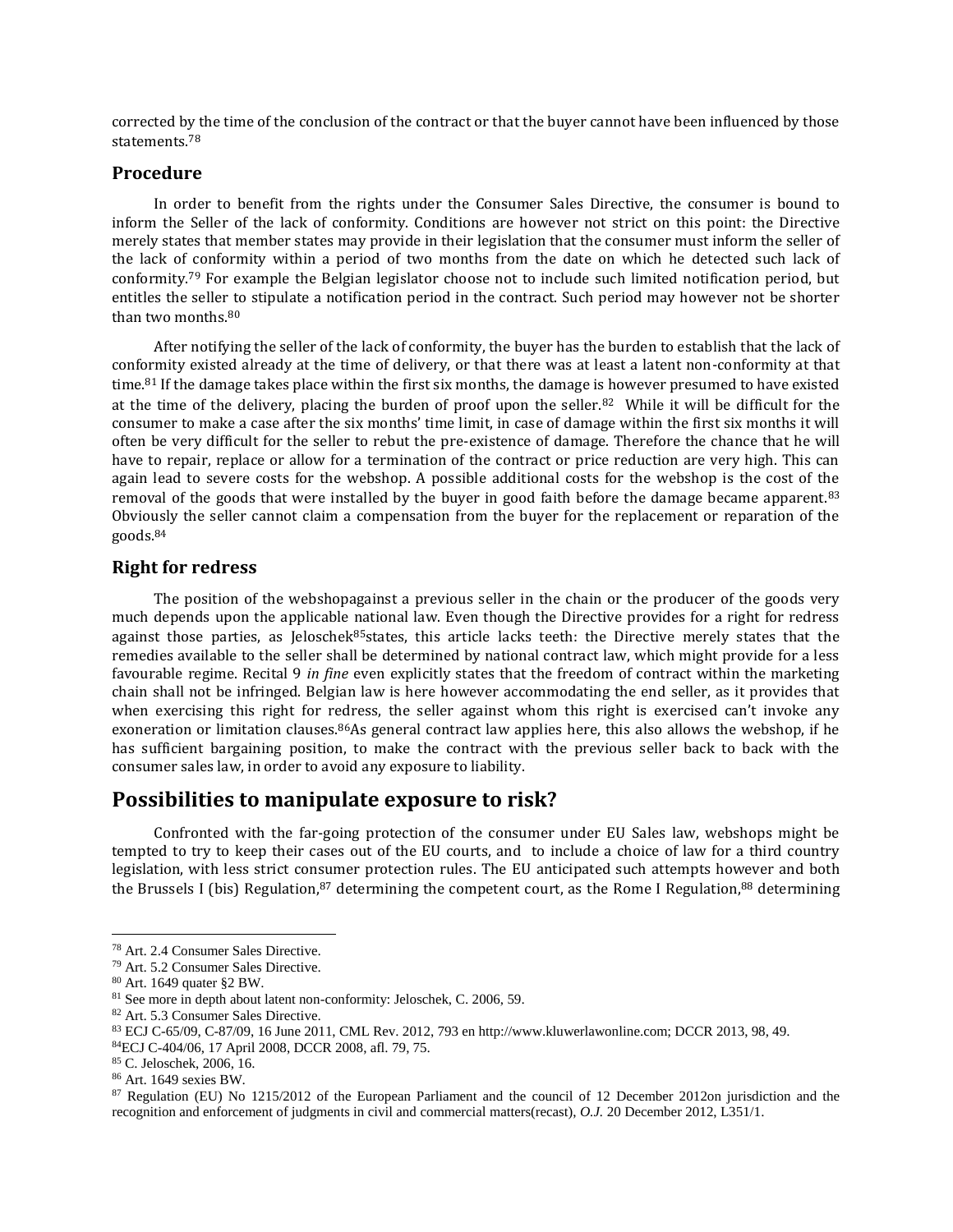the applicable law, strongly protect the consumer on this point.<sup>89</sup>Moreover, also in case of claims against the carrier forum shopping will in general not offer a solution to circumvent the mandatory liability regimes. Recent case law offers some possibilitiesto get around carriage law, but only in specific situations.

#### **Consumers: court consumer & legislation consumer**

According to article 18 of the Brussels I (bis) Regulation, proceedings against the consumer can only be brought in the courts of the member state where the consumer is domiciled.<sup>90</sup> The consumer himself can choose to bring a claim in his member state or in the member state in which the seller is domiciled.<sup>91</sup> Consequently, the case can only be brought outside the consumer's member state if the consumer chooses so. A choice of court agreement derogating from this principle in invalid in case of consumer contracts, except if this is agreed upon after the conclusion of the contract, if it allows the consumer with an additional forum or if both consumer and seller are domiciled or have their habitual residence in the same member state and there is a choice for this member state.<sup>92</sup>

Also the governing law will in principle be the law of the habitual residence of the consumer in case of contracts with a webshop.<sup>93</sup> Even though here a choice of law is possible, still this choice may not deprive the consumer of the protection offered by mandatory provision of his national law.<sup>94</sup> As all aforementioned provisions from the Consumer Sales Directive and the Consumer Rights Directive are mandatorily applicable, even in case of a choice of law for a third country, these provisions will still apply.

#### **Cargo claims: convention member state unless specific contracts**

#### *Principle: competent court is court member state*

Under the three aforementioned carriage conventions (CMR, COTIF-CIM and the Montreal Convention), there are two limits to jurisdiction clauses: first of all jurisdiction clause only creates a prorogation of jurisdiction but no derogation,<sup>95</sup> meaning that parties can only create an additional jurisdiction, next to the place of taking over or delivery of the goods and the residence of the respondent. Because of article 41 CMR, according to which parties cannot deviate from the convention, including an exclusive forum clause is therefore null and void.<sup>96</sup>Moreover the possibility to include a jurisdiction clause is limited to courts in member states to the convention, thus barring the possibility to include a third country in the forum clause. Obviously such courts will always apply the convention and thus the seller can't escape the limited liability.Under COTIF-CIM<sup>97</sup> and the Montreal Convention,<sup>98</sup> the same principles apply.

<sup>88</sup> Regulation (EC) No 593/2008 of the European Parliament and the Council of 17 June 2008 on the law applicable to contractual obligations (Rome I), *O.J.* 5 July 2008, L 177/6.

<sup>89</sup> See for example Recital 18 Brussels I (bis) Regulation: *"In relation to insurance, consumer and employment contracts, the weaker party should be protected by rules of jurisdiction more favourable to his interests than the general rules.";*see also Recital 25 Rome I Regulation.

<sup>90</sup> Art. 18.2 Brussels I (bis) Regulation.

<sup>&</sup>lt;sup>91</sup> Art. 18.1 Brussels I (bis) Regulation.

<sup>92</sup> Art. 19 Brussels I (bis) Regulation.

<sup>93</sup> Art. 5.1 Rome I Regulation.

<sup>94</sup> Art. 7.2 Rome I Regulation.

<sup>95</sup> Art 31.1 CMR; Antwerp 30 January 1980, (1983-84) RW 2171; Rb. 's Gravenhage 23 November 1983 [1984] S&S 114. See also: De Meij, P.2003, 158; Hartenstein O.andReuschle, F. 2010, 452-453. See for further references to case law and doctrine supporting both positions: Haak, K.F. 1986, 282; Grignon-Dumoulin, S. 2006, 611.

<sup>96</sup> See for an example on this point: Rb. Rotterdam 20 August 2014, Samskip t Stante, ECLI:NL:RBROT:2014:7910, [www.rechtspraak.nl](http://www.rechtspraak.nl/) (Since it was clear from the formulation of the clause that parties intended to give exclusive jurisdiction to the court named, not only was the exclusivity not accepted, but the entire clause was held void, and thus the court of Rotterdam declined jurisdiction in the CMR-dispute.

<sup>97</sup> Article 46 COTIF-CIM.

<sup>98</sup> Article 33 Montreal Convention.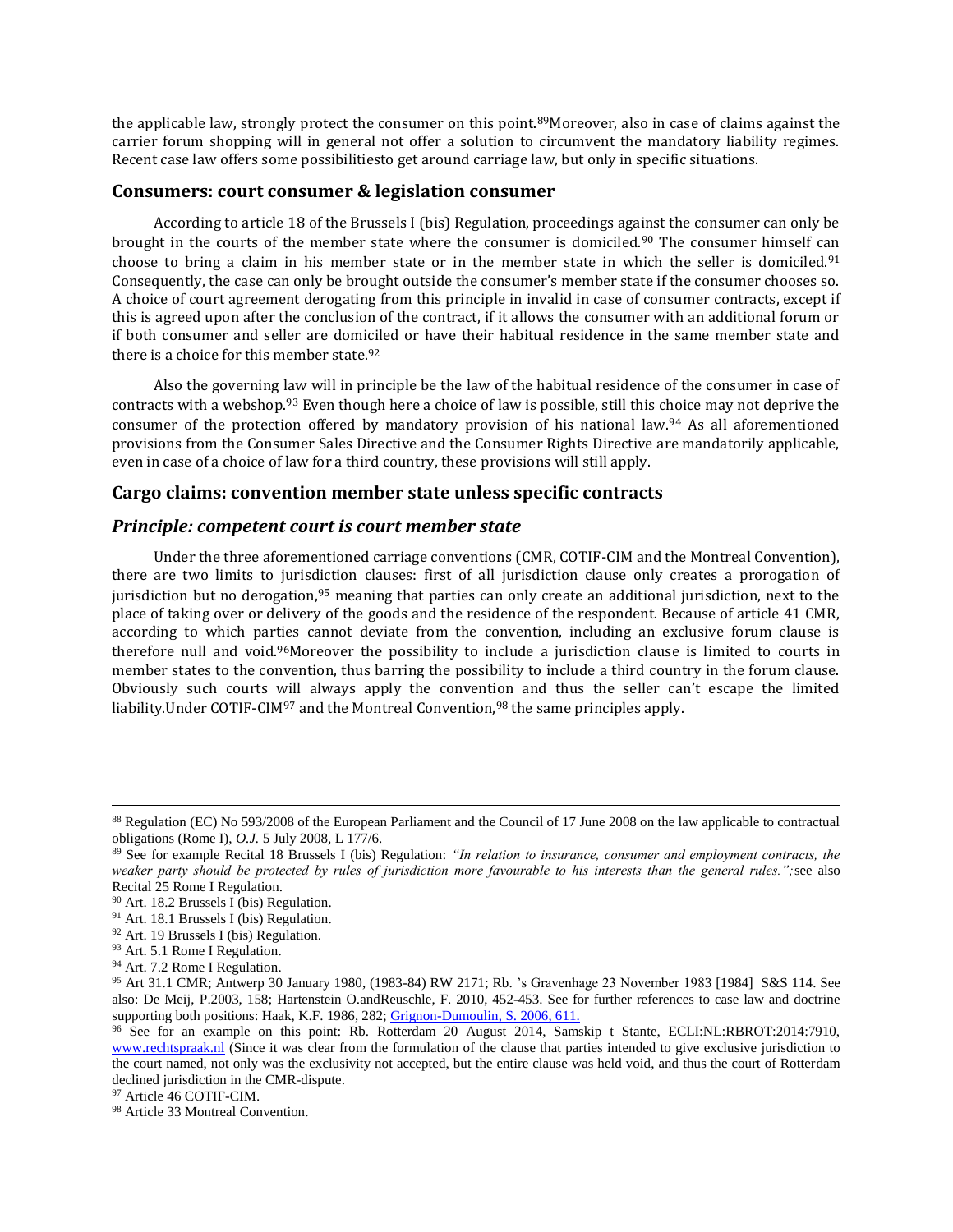#### <span id="page-11-0"></span>*Exception: inapplicability of the Conventions*

In the recent years, in Belgian, Dutch and German case law developments have taken place that limit the scope of CMR and COTIF-CIM. These developments give opportunities to webshops to get a higher compensation from carriers in case of loss, damage or delay. However, due to the fact that an exclusive forum clause is impossible, the competence of the Dutch, Belgian or German judge can never be ascertained before the claim is made.

According to the Belgian courts no agreement for the carriage of goods by road exists if the means of transportation is not determined in the contract.<sup>99</sup> Therefore CMR (or COTIF-CIM in case of carriage of goods by rail) doesn't apply to such contract. This case law is extremely relevant for e-commerce, as most parcel delivery firms include options clauses, allowing a free choice of the means of transportation in their contracts.<sup>100</sup> The abovementioned DPD-case offers an example of this case law, but this rule, which was first applied by the Supreme Court in 2004,<sup>101</sup>is taken over by many other lower courts.<sup>102</sup>If CMR is not applicable, general contract law applies, allowing for compensation in full. Also a choice of law for a third country could be made in such situation, however.

Similar to the Belgian case law, the German and the Dutch Supreme Courts decided that article 1 CMR is to be interpreted in such a way that road stages of a multimodal transport contract are not to be considered as contracts for the carriage of goods by road and that therefore CMR does not apply *de jure* to a road part of a multimodal transport.<sup>103</sup> An Important difference from the situation in Belgian situation is that Dutch<sup>104</sup> and German<sup>105</sup> national law contain multimodal provisions, according to which the Conventions would apply again. Parties can in such case include however an exclusive forum clause combined with a choice of law for a third country, and keep their claim outside the Dutch or German Courts. That happened also in the aforementioned cases.

A problem is however, that the competence of Belgian, Dutch or German courts can't be ascertained at the time of the conclusion of the contract, due to the invalidity of exclusive jurisdiction clauses (see supra). As courts in other countries, such as the UK do apply CMR and COTIF-CIM to freight integration contracts and multimodal contracts,<sup>106</sup> the applicability of these conventions remains uncertain and depends on the court first seized.

## **Conclusion**

 $\overline{\phantom{a}}$ 

E-commerce is growing rapidly in Europe. Even though there is a strong potential, for webshops there are also important risks connected to starting a business in Europe. Mandatory EU consumer law places the risk for damage during transport, for damage after delivery and even for changed consumer preferences with the webshops. Of course this protective regime can contribute to the credibly, and thus to the growth of e-

<sup>104</sup>Art. 8:41 NBW; Van Beelen, A.1996, 83-139.

<sup>99</sup> This issue is discussed more indepth in some of my earlier publications: Verheyen, W.2014 I; W. Verheyen, 2012 JIML 364- 371; W. Verheyen, 2013; Verheyen, W. 2014 (II)

<sup>&</sup>lt;sup>100</sup> See for example Art. 14. 1 FEDERAL EXPRESS conditions of carriage for Europe, the middle east, the Indian subcontinent and Africa (Effective from November 4, 2011; Art. 4 b) TNT EXPRESS TNT.

<sup>101</sup> Cass. 8 November 2004 *TNT / Mitsui Marine and Sony* [2004] Arr.Cass. 1767; (2006) ETL 228; [2004] Pas., 1741; (2006) RHA 3; (2007-08) RW 1781; (2005) TBH 512.

<sup>102</sup> Brussel 16 June 2010 and 2 September 2011 (2012) DAOR 21 Antwerpen 31 Oktober 2011, 2010/AR/875, *N.V. DPD Belgium v. P.J. Timmermans*(2013) ETL 82; Kh. Hasselt 9 December 2008, AR 07/2102 (unpublished); Antwerpen 30 January 2012, 2010/AR/1670, TNT express NV / Alante Europe N.V. e.a*.*, *NJW* 2012, 510*,* note Verheyen, W.

<sup>103</sup> BGH 17 July 2008, IZR181/05 (2008) BeckRS 16669; (2008) LSK 380432; (2008) NJW 2782; (2009) VersR 239; HR 1 June 2012 (2012) NJB 70, (2012) NJB 1369, (2012) RvdW 767, [2012] S&S 95, (2012) NJ 516.

<sup>105</sup> § 452, a HGB; R. Herber, 2001, 102-103; M. Paschke, 2011, n°.; I. Koller, 2007, n° 1; R.Th. Schmidt, 2008, 132-133 . <sup>106</sup> Quantum Corp Ltd v Plane Trucking Ltd (CA) [2002] EWCA Civ 350; [2002] 1 W.L.R. 2678; [2003] 1 All E.R. 873; [2002] 2 All E.R. (Comm) 392; [2002] 2, Lloyd's Rep., 25; [2002] C.L.C. 1002; (2002) 99(20) L.S.G. 31; *Times* 18 april 2002; Datec Electronic Holdings Ltd v United Parcels Service Ltd HOL 16 mei 2007, [2007] UKHL 23; [2007] 1 W.L.R. 1325; [2007] 4 All E.R. 765; [2007] 2 All E.R. (Comm) 1067; [2007] Bus. L.R. 1291; [2007] 2, Lloyd's Rep., 114; [2007] 1 C.L.C. 720; [2007] R.T.R. 40; (2007) 151 S.J.L.B. 670; *Times* 18 May 2007.